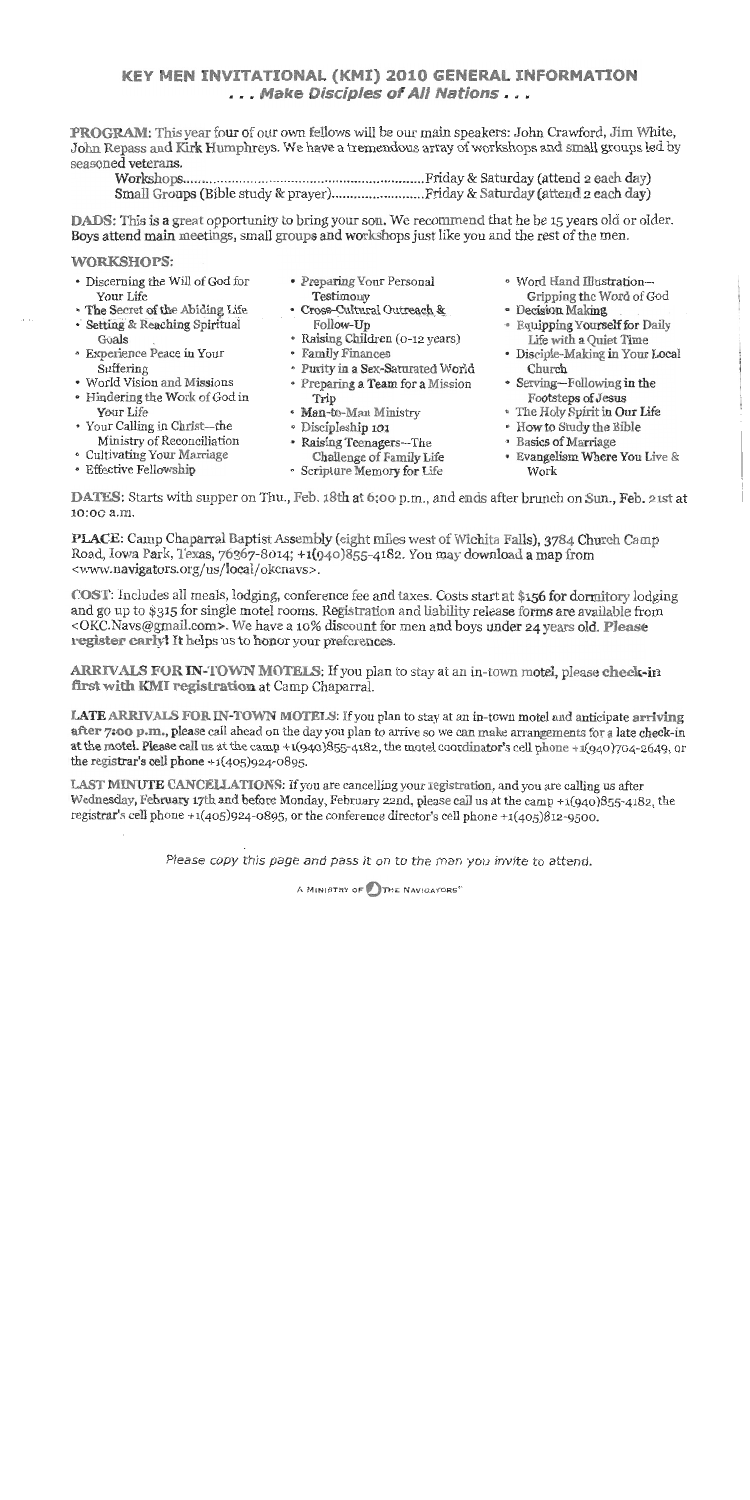Please, do not staple your check.

## KEY MEN INVITATIONAL (KMI) 2010 REGISTRATION FORM Thursday-Sunday, February 18-21, 2010

Please mail by Thursday, February 11, 2010 and receive an e-mail with a map and a list of what to bring.

| Print name: Last, First (for your name tag)                                                                                                                                                                                                                                                                                                                                                                                                                                                                                                                                                                                                                                                                                                                                                                                                                                                                                                                                                                          |             | Home (or cell) phone | Work (or cell) phone          |     |
|----------------------------------------------------------------------------------------------------------------------------------------------------------------------------------------------------------------------------------------------------------------------------------------------------------------------------------------------------------------------------------------------------------------------------------------------------------------------------------------------------------------------------------------------------------------------------------------------------------------------------------------------------------------------------------------------------------------------------------------------------------------------------------------------------------------------------------------------------------------------------------------------------------------------------------------------------------------------------------------------------------------------|-------------|----------------------|-------------------------------|-----|
| <b>Address</b>                                                                                                                                                                                                                                                                                                                                                                                                                                                                                                                                                                                                                                                                                                                                                                                                                                                                                                                                                                                                       | City        |                      | State<br>Zip                  |     |
| E-mail address: _<br>Please print clearly                                                                                                                                                                                                                                                                                                                                                                                                                                                                                                                                                                                                                                                                                                                                                                                                                                                                                                                                                                            |             |                      |                               |     |
| $24 - 29$<br>Circle age group: Under 18 48-23                                                                                                                                                                                                                                                                                                                                                                                                                                                                                                                                                                                                                                                                                                                                                                                                                                                                                                                                                                        | 30-39 40-49 | $50 - 59$            | $60-69$ . 70 $\text{ft}$ over |     |
| We recommend that boys be 15 years old or older to attend KMI.                                                                                                                                                                                                                                                                                                                                                                                                                                                                                                                                                                                                                                                                                                                                                                                                                                                                                                                                                       |             |                      |                               |     |
| The conference begins at 6:00 p.m. Thursday with supper, and ends at 10:00 a.m. Sunday after brunch. Please<br>tell us your travel plans by circling your arrival and departure information (your best guess is good enough).                                                                                                                                                                                                                                                                                                                                                                                                                                                                                                                                                                                                                                                                                                                                                                                        |             |                      |                               |     |
| Thu for supper Thu after supper Fri by 8 a.m.<br>Arrive:                                                                                                                                                                                                                                                                                                                                                                                                                                                                                                                                                                                                                                                                                                                                                                                                                                                                                                                                                             |             | Fri after 8 a.m.     | Sat                           |     |
| Depart:                                                                                                                                                                                                                                                                                                                                                                                                                                                                                                                                                                                                                                                                                                                                                                                                                                                                                                                                                                                                              |             | Frî                  | Sat                           | Sun |
| \$156 per man in the Camp Chaparral Dorm (bring your own bedding, towels, flashlight & ear plugs!)<br>\$177 per man in the Camp Chaparral Retreat Center (11 per suite, bedding & towels provided)<br>\$192 per man in Camp Chaparral Motel (3 per room, bedding & towels provided)<br>\$156 per man in your RV at the Camp Chaparral RV Park (35' back-in site, 30 amps, water & sewer)<br>\$237 per man in town at the Travelodge Motel for double occupancy, or \$315 for single occupancy<br>\$237 per man in town at the Super 8 Motel for double occupancy, or \$315 for single occupancy<br>\$237 per man in town at the Best Western motel for double occupancy, or \$315 for single occupancy<br>\$237 per man in town at the La Quinta Inn for double occupancy, or \$315 for single occupancy<br>\$156 per man as a Commuter (meals, conference fee and taxes-no lodging)<br>We have a 10% discount for men and boys under 24 years old.<br>Please register early! It helps us to honor your preferences. |             |                      |                               |     |
|                                                                                                                                                                                                                                                                                                                                                                                                                                                                                                                                                                                                                                                                                                                                                                                                                                                                                                                                                                                                                      |             |                      |                               |     |
| Roommate request: _________________________.                                                                                                                                                                                                                                                                                                                                                                                                                                                                                                                                                                                                                                                                                                                                                                                                                                                                                                                                                                         |             |                      |                               |     |
| Payment: Please send your payment in full for all lodging preferences except the Camp Dorm. For the Camp<br>Dorm, send a \$30 deposit. We take checks and money orders. Nav reps, please give us your account name and<br>number to pay by transfer.                                                                                                                                                                                                                                                                                                                                                                                                                                                                                                                                                                                                                                                                                                                                                                 |             |                      |                               |     |
| Please make your check or money order payable to "The Navigators." Mail your registration and liability<br>release forms and payment by Thursday, Feb. 11, 2010 to: The Navigators, c/o Peter Axup, PO Box 1073,<br>Bethany, OK, 73008-1073.                                                                                                                                                                                                                                                                                                                                                                                                                                                                                                                                                                                                                                                                                                                                                                         |             |                      |                               |     |

Voice +1(405)812-9500, Fax +1(206)309-0610, < OKC.Navs@gmail.com>, <www.navigators.org/us/local/okcnavs>

Please copy this page and pass it on to the man you invite to attend.

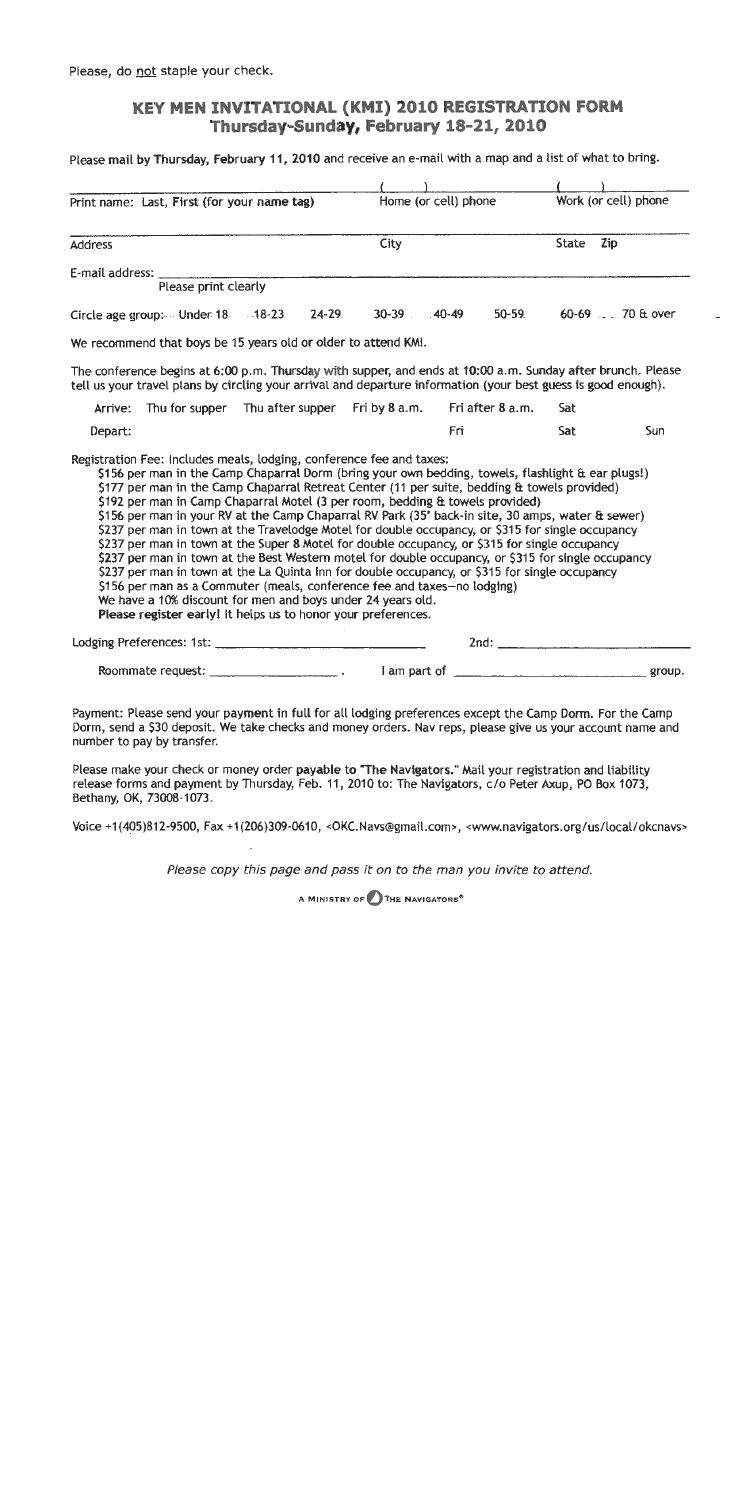# **Emergency Contact**

| Name $\frac{1}{\sqrt{1-\frac{1}{2}}}\left\{ \frac{1}{\sqrt{1-\frac{1}{2}}}\right\}$                                                                                                                                                                                                                                                                                                                                                        |                              |                                                                                                                                                                                                                                                                                                                                                                                                                                                     | Home Phone $(\_\_$         |
|--------------------------------------------------------------------------------------------------------------------------------------------------------------------------------------------------------------------------------------------------------------------------------------------------------------------------------------------------------------------------------------------------------------------------------------------|------------------------------|-----------------------------------------------------------------------------------------------------------------------------------------------------------------------------------------------------------------------------------------------------------------------------------------------------------------------------------------------------------------------------------------------------------------------------------------------------|----------------------------|
|                                                                                                                                                                                                                                                                                                                                                                                                                                            |                              |                                                                                                                                                                                                                                                                                                                                                                                                                                                     |                            |
| I represent that I am the parent/legal guardian of:                                                                                                                                                                                                                                                                                                                                                                                        |                              | PARENTAL CONSENT                                                                                                                                                                                                                                                                                                                                                                                                                                    |                            |
| Minor's Name                                                                                                                                                                                                                                                                                                                                                                                                                               |                              | Date of Birth Minor's Name                                                                                                                                                                                                                                                                                                                                                                                                                          | Date of Birth              |
| Minor's Name                                                                                                                                                                                                                                                                                                                                                                                                                               |                              | Date of Birth Minor's Name                                                                                                                                                                                                                                                                                                                                                                                                                          | Date of Birth              |
| who is/are under the age of eighteen (18) or otherwise a minor in his or her State of residence. In<br>consideration for allowing the participation of my child/ward in Navigator-sponsored activities, I hereby<br>agree to be bound by the terms of the above Release, Hold Hannless and Authorization of Medical Care.                                                                                                                  |                              |                                                                                                                                                                                                                                                                                                                                                                                                                                                     |                            |
| Signature: $\frac{1}{2}$ Signature:                                                                                                                                                                                                                                                                                                                                                                                                        |                              |                                                                                                                                                                                                                                                                                                                                                                                                                                                     | Signature:                 |
|                                                                                                                                                                                                                                                                                                                                                                                                                                            | Date:<br>Date: $\frac{1}{2}$ |                                                                                                                                                                                                                                                                                                                                                                                                                                                     |                            |
|                                                                                                                                                                                                                                                                                                                                                                                                                                            |                              |                                                                                                                                                                                                                                                                                                                                                                                                                                                     |                            |
| IF ONLY ONE PARENT/GUARDIAN SIGNS THIS FORM, THE FOLLOWING<br>MUST ALSO BE SIGNED:                                                                                                                                                                                                                                                                                                                                                         |                              |                                                                                                                                                                                                                                                                                                                                                                                                                                                     |                            |
| I hereby certify that this Release was signed by only one parent/guardian because (i) I am the sole<br>parent/guardian responsible for the care and upbringing of the child/ward due to death or other incapacity of<br>the other parent or because of a court order; or (ii) I have made a good faith effort to obtain the signature<br>from the second parent/guardian but have not been able to do so due to reasons beyond my control. |                              |                                                                                                                                                                                                                                                                                                                                                                                                                                                     |                            |
|                                                                                                                                                                                                                                                                                                                                                                                                                                            |                              | Date: $\frac{1}{\sqrt{1-\frac{1}{2}} \cdot \frac{1}{\sqrt{1-\frac{1}{2}} \cdot \frac{1}{\sqrt{1-\frac{1}{2}} \cdot \frac{1}{\sqrt{1-\frac{1}{2}} \cdot \frac{1}{\sqrt{1-\frac{1}{2}} \cdot \frac{1}{\sqrt{1-\frac{1}{2}} \cdot \frac{1}{\sqrt{1-\frac{1}{2}} \cdot \frac{1}{\sqrt{1-\frac{1}{2}} \cdot \frac{1}{\sqrt{1-\frac{1}{2}} \cdot \frac{1}{\sqrt{1-\frac{1}{2}} \cdot \frac{1}{\sqrt{1-\frac{1}{2}} \cdot \frac{1}{\sqrt{1-\frac{1}{2}} \$ |                            |
| Medical Insurance Information:                                                                                                                                                                                                                                                                                                                                                                                                             |                              |                                                                                                                                                                                                                                                                                                                                                                                                                                                     |                            |
| Name of Insurance Carrier                                                                                                                                                                                                                                                                                                                                                                                                                  | Policy Number                | Group $\#$ /ID $\#$                                                                                                                                                                                                                                                                                                                                                                                                                                 | Preferred Provider (Local) |
| Note: This information is provided to assist in obtaining emergency medical attention for the minor(s)/participants<br>listed above. Parents, legal guardians, and participants assume all costs arising from medical services provided by the<br>nearest medical facility, regardless of whether or not the facility is part of the participant's medical insurance plan.<br>Additional Contact Information (Optional):                   |                              |                                                                                                                                                                                                                                                                                                                                                                                                                                                     |                            |
| Name                                                                                                                                                                                                                                                                                                                                                                                                                                       | Phone Number                 | Address                                                                                                                                                                                                                                                                                                                                                                                                                                             |                            |
| Comporate: Affairs & Risk Management - Revision. Date: 03/03/03 Additions by KAII 2008-10-28.<br>Generic Kelease of Liability doc                                                                                                                                                                                                                                                                                                          |                              |                                                                                                                                                                                                                                                                                                                                                                                                                                                     | Page 2 of 2 (turn over)    |

Please copy this page and pass it on to the man you invite to attend.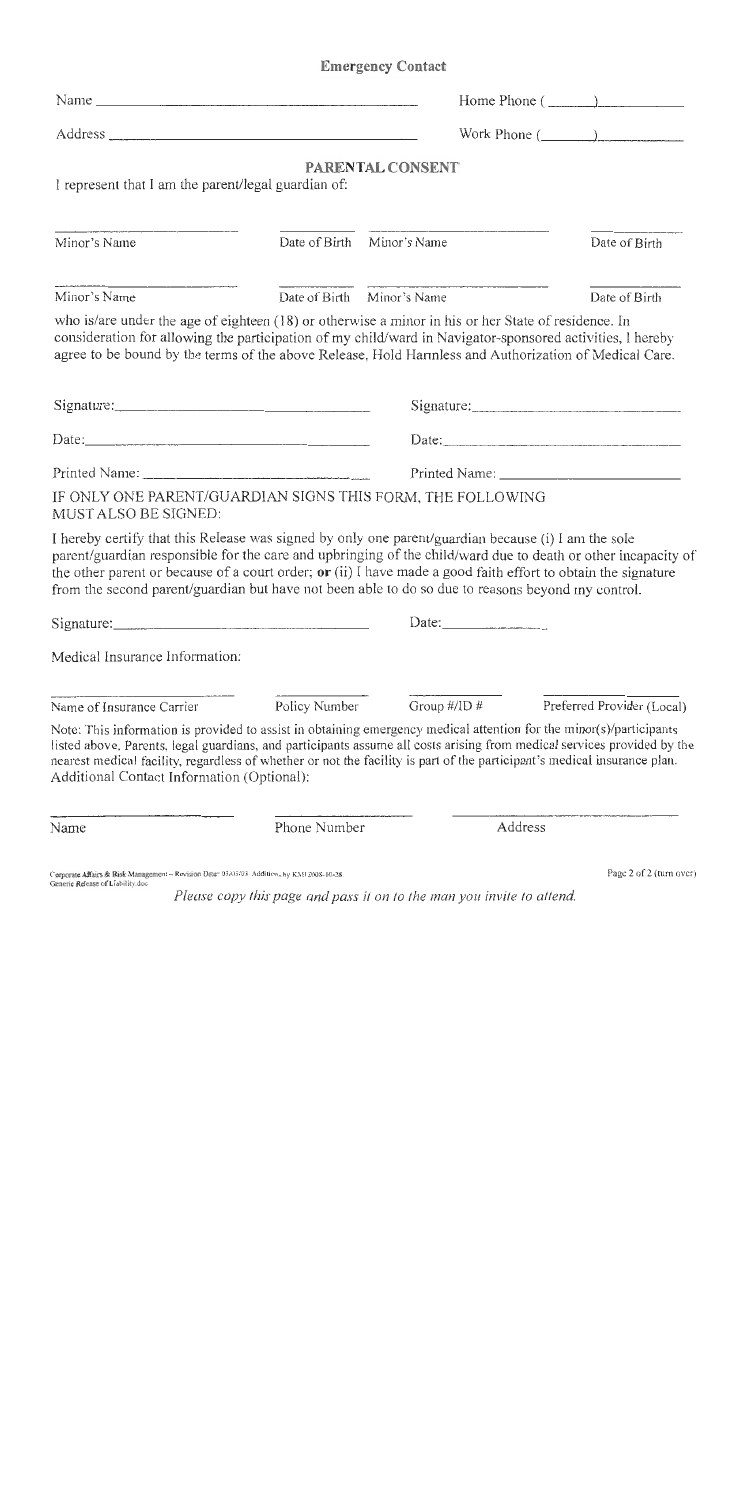This Release and Authorization regarding medical care is to help make participants aware that risk of injury is inherent in any activity into which one may voluntarily enter and that individual participants have personal accountability for their own choiees and actions. By signing below, you are agreeing to release The Navigators and other parties from liability. This release does not waive an individual's rights in instances where The Navigators becomes legally liable due to gross negligence on the part of the organization or its employees.

#### ACKNOWLEDGEMENT AND RELEASE OF LIABILITY

The Navigators sponsors the \_\_\_\_\_ Key Men Invitational Conference to encourage personal development and group fellowship. During this camp, conference, or activity, individuals may have the opportunity to participate in one or more of (but not limited to) the following activities: \_\_\_\_\_\_\_\_\_\_\_\_\_\_\_\_\_\_\_\_, volleyball, soccer, touch football, temis. swimming, and other athletic, recreational or leisure activities. By signing below, the participant indicates that he/she understands and agrees with the following provisions.

- Assumption of Risk and Acknowledgement of Understanding: I understand and agree that my participation or the  $\mathbf{I}$ . participation of my child/ward, for whom I am legally responsible, in such activities and the transportation to and from the activities is a voluntary activity entered into for the purpose of personal development and recreation.
- Release and Indemnitication: I recognize that participating in the described event and related transportation involves  $2.$ risk of an accident and serious injury to me or my child/ward. I expressly assume all risks of participating in the event. whether those risks are known or unknown to me. In consideration for the privilege of participating in Navigatorsponsored activities, I hereby release and hold hamiless, for myself, my heirs, family and estate, executors, administrators, assigns, and personal representatives. The Navigators, members of its board of directors, and its officers. employees, members, volunteers, contractors, agents and representatives from, and to discharge and waive, any and all claims, demands, losses, damages, and liabilities with respect to any and all property damage, personal injury, and/or death arising from my participation, or the participation of my child/ward, in Navigator-sponsored activities.
- 3. Authorization of Medical Care: In the event I, or my child/ward, is in need of any necessary medical or surgical treatment to protect my, or my child's/ward's, health and welfare while participating in Navigator sponsored activities, I hereby authorize and agree to allow any authorized agent or employee of The Navigators to consent to and authorize the administering of such necessary medical and/or surgical treatment. I acknowledge and agree that the release of liability. hold harmless and indemnification provisions set forth above shall apply to any authorization and consent to medical or surgical treatment made on my behalf by The Navigators or its authorized agents or employees. I understand and agree to be personally responsible for all costs of medical treatment and services (including emergency services) and other expenses thereby incurred.
- $4.$ Permission of Use for Promotional Purposes: In consideration for my participation in the activity. I give permission to The Navigators to use my, or my child's/ward's, name, likeness, voice, and biographical information as it relates to the event to publicize or promote The Navigators' ministry worldwide in photographs, video recordings, sound recordings, and any other medium that now exits or may exist in the future.
- 5. Miscellaneous: In the event that any provision of this Release is determined to be invalid for any reason, such invalidity shall not affect the validity of any of the other provisions, which other provisions shall remain in full force and effect as if this Release had been executed with the invalid provision eliminated. I understand and agree that this Release is intended to be as broad and inclusive as permitted under applicable law.
- I have carefully read this release in its entirety, understand it, and sign it voluntarily. I attest that I am over 6. eighteen (18) years of age and am not a minor in my state of residence or, if I am a minor in such state, that my parents have signed this form in the "consent" section on the reverse side of this page.

| Signature of Participant          | Printed Name                                                                               | Date |
|-----------------------------------|--------------------------------------------------------------------------------------------|------|
| Signature of Participating Spouse | Printed Name                                                                               | Date |
|                                   | Please fill out the <b>Emergency Contact</b> on the other side of this form. $\rightarrow$ |      |

Corporate Atflairs & Risk Management - Revision Date; 03/03/03. Additions by KMI 2008-10-28 Generic Release of Liability doc

Please copy this page and pass it on to the man you invite to attend.

Page 1 of 2 (turn over)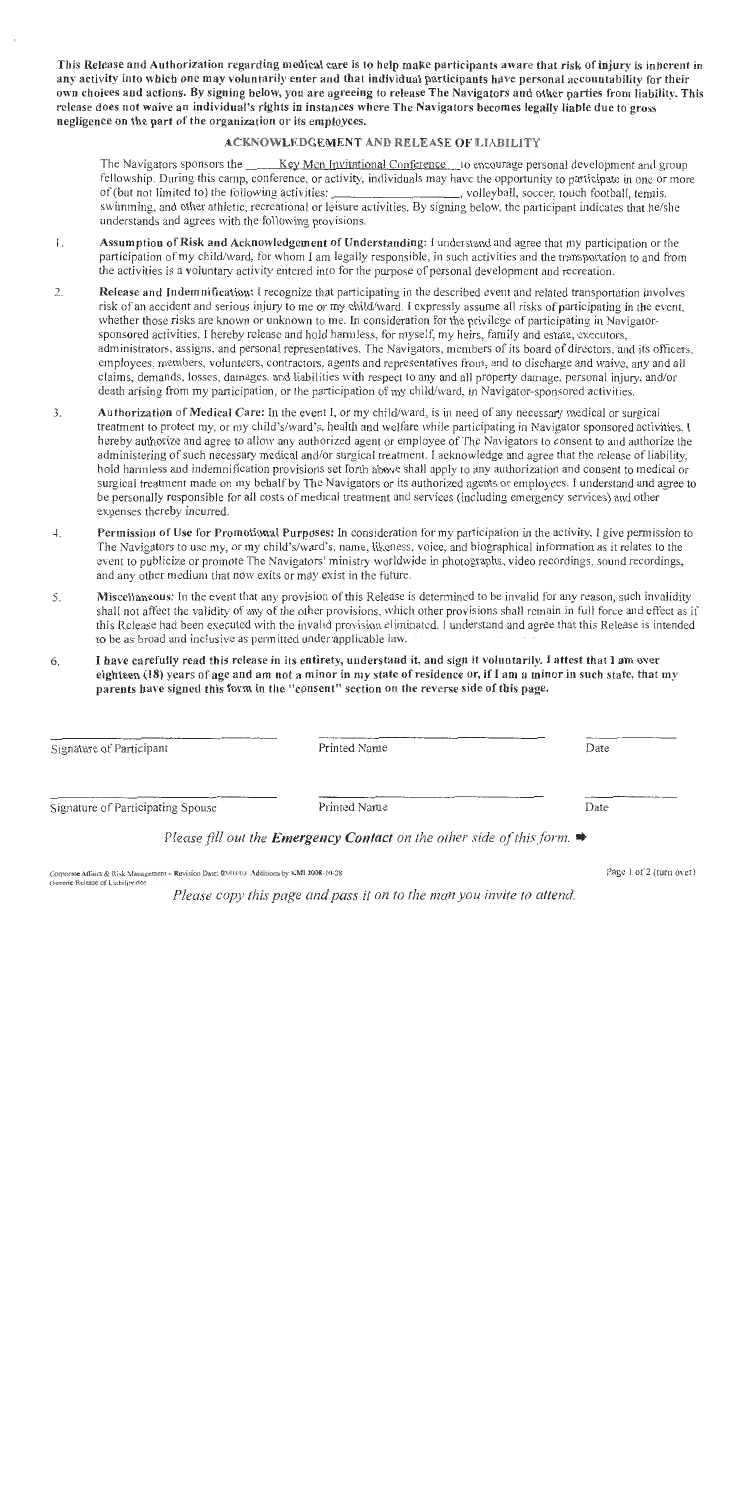